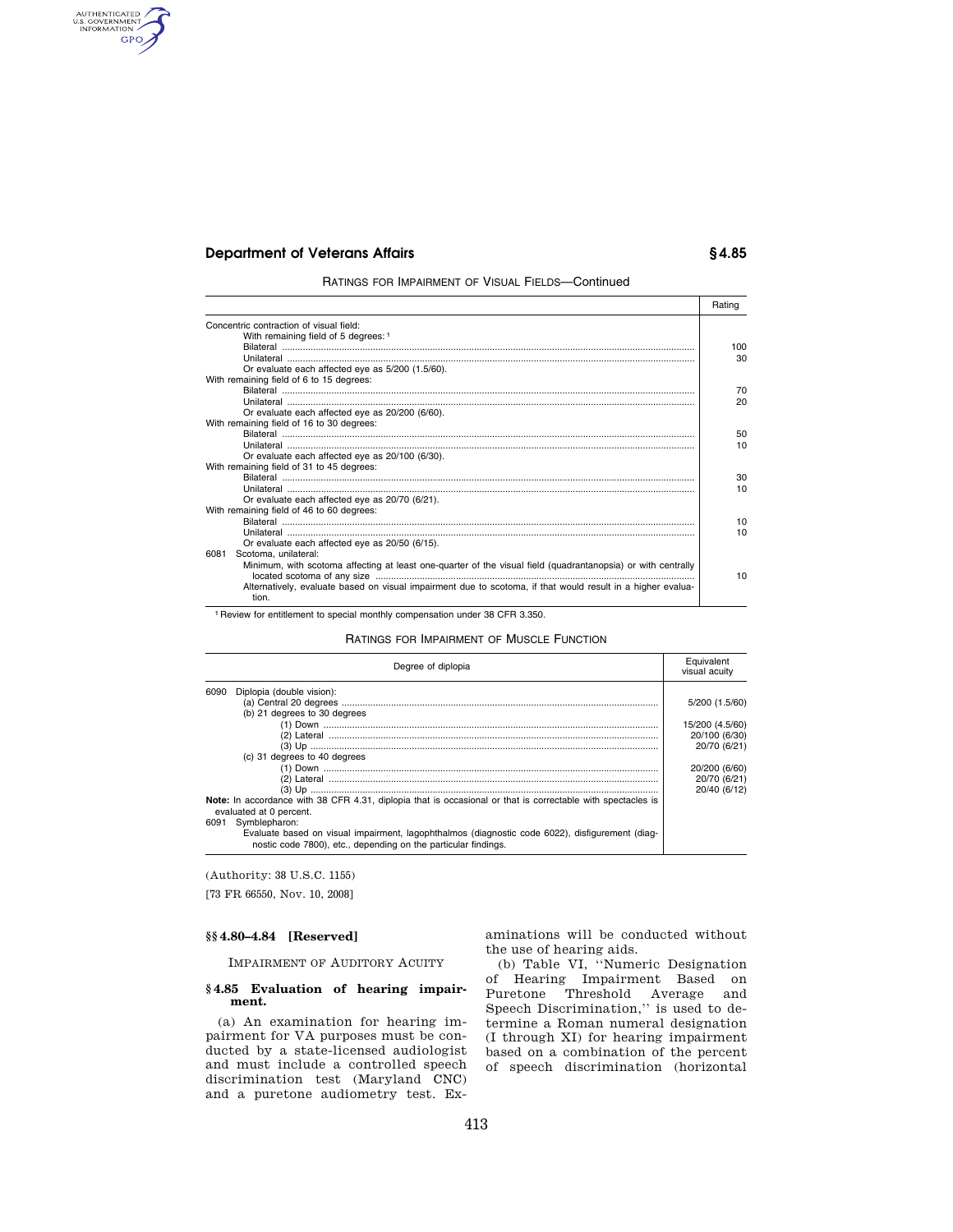rows) and the puretone threshold average (vertical columns). The Roman numeral designation is located at the point where the percentage of speech discrimination and puretone threshold average intersect.

(c) Table VIa, ''Numeric Designation of Hearing Impairment Based Only on Puretone Threshold Average,'' is used to determine a Roman numeral designation (I through XI) for hearing impairment based only on the puretone threshold average. Table VIa will be used when the examiner certifies that use of the speech discrimination test is not appropriate because of language difficulties, inconsistent speech discrimination scores, etc., or when indicated under the provisions of §4.86.

(d) ''Puretone threshold average,'' as used in Tables VI and VIa, is the sum of the puretone thresholds at 1000, 2000, 3000 and 4000 Hertz, divided by four. This average is used in all cases (including those in §4.86) to determine the Roman numeral designation for hearing impairment from Table VI or VIa.

### **§ 4.85 38 CFR Ch. I (7–1–11 Edition)**

(e) Table VII, ''Percentage Evaluations for Hearing Impairment,'' is used to determine the percentage evaluation by combining the Roman numeral designations for hearing impairment of each ear. The horizontal rows represent the ear having the better hearing and the vertical columns the ear having the poorer hearing. The percentage evaluation is located at the point where the row and column intersect.

(f) If impaired hearing is service-connected in only one ear, in order to determine the percentage evaluation from Table VII, the non-service-connected ear will be assigned a Roman Numeral designation for hearing impairment of I, subject to the provisions of §3.383 of this chapter.

(g) When evaluating any claim for impaired hearing, refer to §3.350 of this chapter to determine whether the veteran may be entitled to special monthly compensation due either to deafness, or to deafness in combination with other specified disabilities.

(h) *Numeric tables VI, VIA\*, and VII.*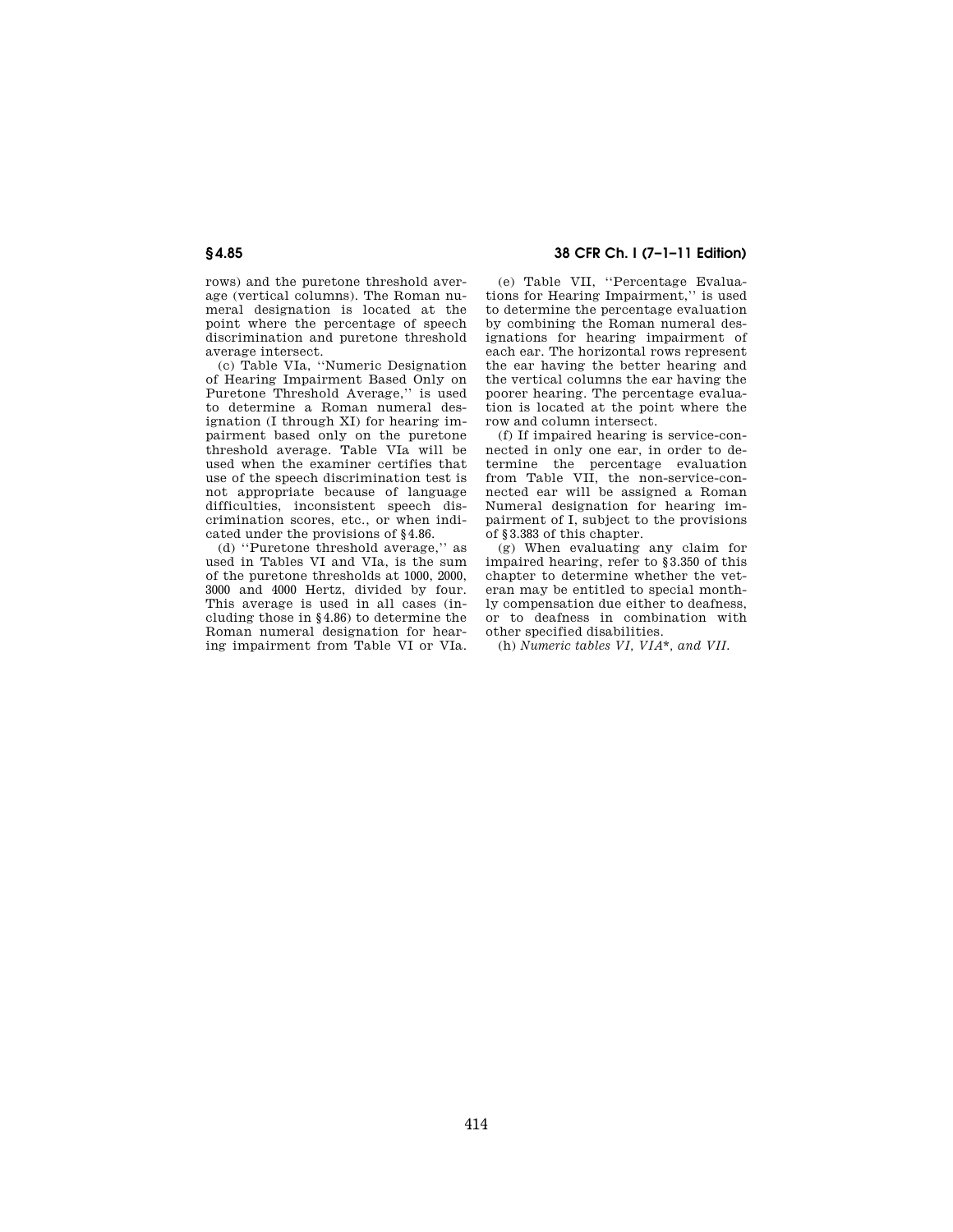# **Department of Veterans Affairs**

# **TABLE VI**

 $$4.85$ 

# NUMERIC DESIGNATION OF HEARING IMPAIRMENT BASED ON PURETONE THRESHOLD AVERAGE AND SPEECH DISCRIMINATION

| $%$ of<br>discrim-<br>ination | $0 - 41$     | 42-49        | 50-57        | 58-65        | 66-73        | 74-81        | 82-89          | 90-97       | $98+$       |
|-------------------------------|--------------|--------------|--------------|--------------|--------------|--------------|----------------|-------------|-------------|
| 92-100                        | $\mathbf{I}$ | $\mathbf I$  | $\mathbf I$  | $\mathbf{I}$ | $\mathbf{I}$ | $\mathbf{I}$ | $\mathbf{III}$ | Ш           | IV          |
| 84-90                         | $\mathbf{I}$ | $\mathbf{I}$ | $\mathbf{I}$ | Ш            | III          | III          | IV             | IV          | IV          |
| 76-82                         | III          | III          | IV           | IV           | IV           | V            | V              | V           | V           |
| 68-74                         | IV           | IV           | V            | V            | VI           | VI           | VII            | VII         | VII         |
| 60-66                         | V            | V            | VI           | VI           | VII          | <b>VII</b>   | <b>VIII</b>    | VIII        | <b>VIII</b> |
| 52-58                         | VI           | VI           | <b>VII</b>   | <b>VII</b>   | <b>VIII</b>  | <b>VIII</b>  | <b>VIII</b>    | <b>VIII</b> | IX          |
| 44-50                         | VII          | VII          | <b>VIII</b>  | <b>VIII</b>  | <b>VIII</b>  | IX           | IX             | IX          | X           |
| $36 - 42$                     | <b>VIII</b>  | <b>VIII</b>  | <b>VIII</b>  | IX           | IX           | IX           | X              | X           | X           |
| $0 - 34$                      | IX           | X            | XI           | XI           | XI           | XI           | XI             | XI          | XI          |

**Puretone Threshold Average** 

# TABLE VIA\*

### NUMERIC DESIGNATION OF HEARING IMPAIRMENT BASED ONLY ON PURETONE THRESHOLD AVERAGE

#### **Puretone Threshold Average**

| $0-41$ | 42-48 | 149.55 | 56-62 | $ 63-69$ | $170 - 76$ | 77-83 | 84-90 | 91-97 | 98-104    | $105+$ |
|--------|-------|--------|-------|----------|------------|-------|-------|-------|-----------|--------|
|        | п     | Ш      | IV    |          | VI         | VII   | VIII  | 177   | $\Lambda$ | AI     |

\* This table is for use only as specified in §§ 4.85 and 4.86.